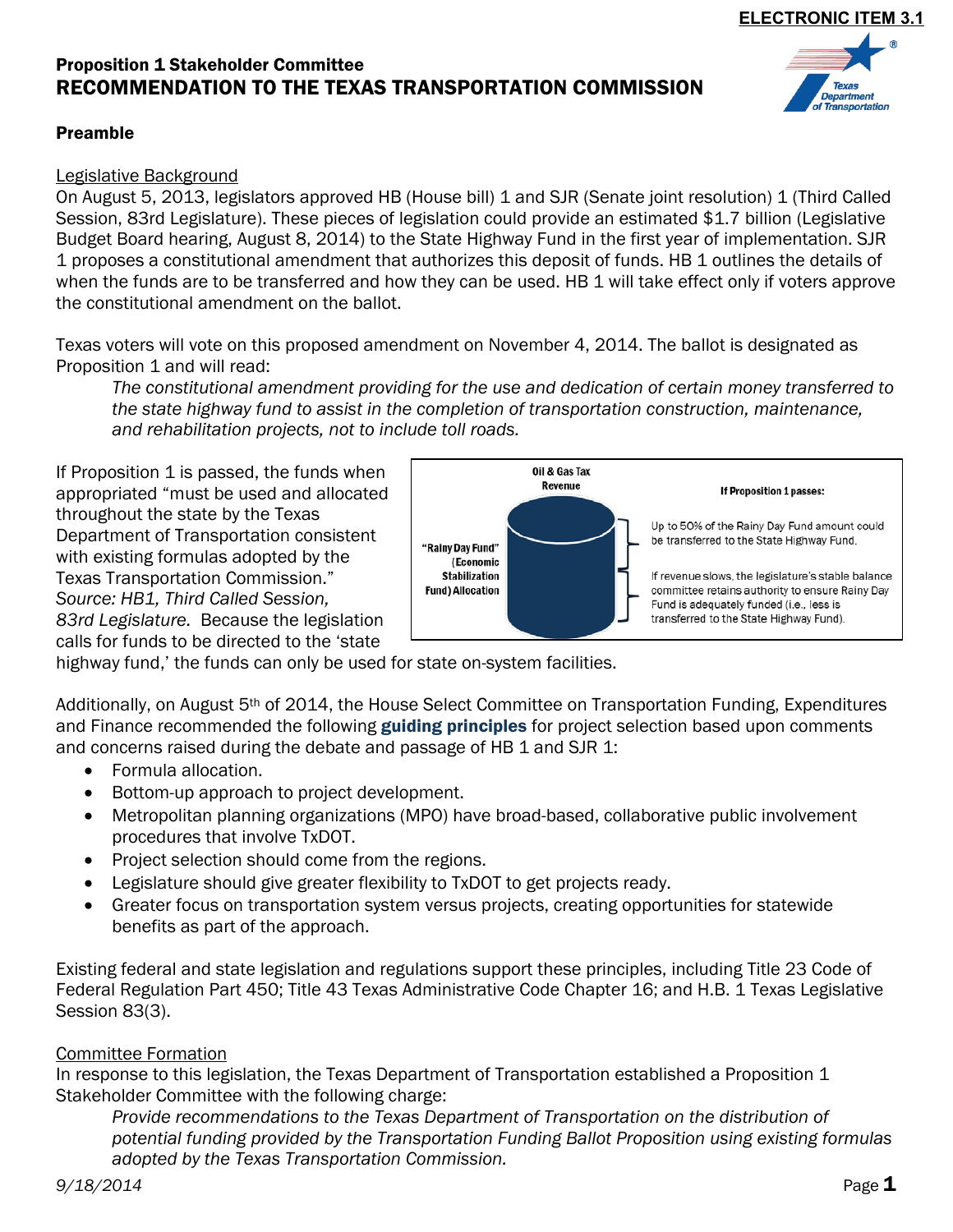#### Stakeholder Committee Members

The following individuals were invited to participate on the Proposition 1 Stakeholder Committee:

- Judge Mike Bradford, Midland County
- Judge Carlos Cascos, Cameron County
- Judge Ed Emmett, Harris County
- Mr. John Esparza, Texas Trucking Association
- Judge Woody Gossom, Wichita County
- Commissioner Judy Hawley, I-69/Port of Corpus Christi
- Mr. John W. Johnson, Former Transportation Commissioner and Chair of Committee
- Councilmember Jungus Jordan, Fort Worth
- Mr. Michael Morris, NCTCOG
- Judge Keith Self, Collin County

As shown in the inset box, committee members included a cross-section of stakeholders from various regions of the state who could consider the legislative direction, local and regional needs, and opportunities for effective use of potential funding through Proposition 1.

Context & Timing for Recommendations The timeline below provides an overview of the context and timing for the Proposition 1 Stakeholder Committee's recommendations. The Committee held three meetings—August 28, September 5, and September 16, 2014—to discuss and consider these recommendations.

As a group, the Committee was cognizant of the opportunity represented by the November 4th vote to provide a much needed infusion of funding for transportation statewide. Specifically, Committee members agreed that the Committee recommendations should not distract voters from the overall positive result for Texas should Proposition 1 pass.

The Committee was also aware that, at the time of their discussions, the exact amount of funding available would be unknown: only after an affirmative vote on Proposition 1 by voters would the Economic Stabilization Fund (ESF) Committee appointed by the Texas Legislature determine the amount available for transfer. Therefore, the Committee determined that their recommendations should be specific enough to be helpful to the Texas Transportation Commission and to provide stakeholders, including voters, a blueprint for how the funds may be applied, but also flexible to accommodate for future unknowns. The Texas Transportation Commission will consider this Committee's recommendations in making projectspecific decisions.

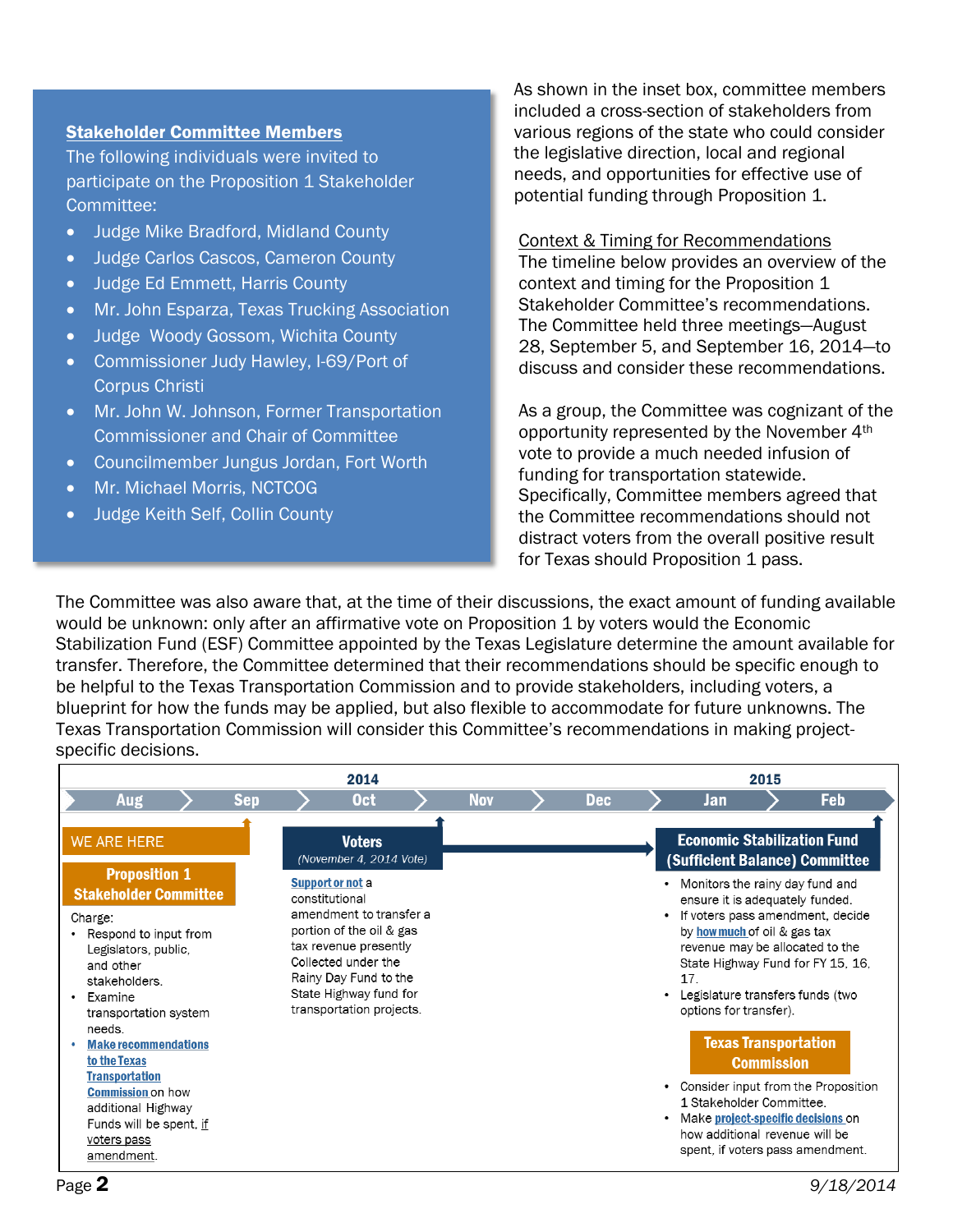### Committee Recommendation to the Texas Transportation Commission (September 18, 2014)

The specific recommendations by the Proposition 1 Stakeholder Committee reflect the context and timing described above, as well as perspectives brought by each committee member representing various stakeholders across Texas. During this process, the Committee reviewed the legislation enabling the vote on the constitutional amendment and read legislative committee correspondence and testimony to inform their discussion.

Key recommendations arose in the course of this process and the Committee's discussions of these are highlighted in the inset box to the left. The Committee offers the following additional comments regarding each recommendation. These additional comments reflect the discussion by the Committee and are offered for consideration to the Texas Transportation Commission as it makes fund

## Key Recommendations

- Ensure that program administration of Proposition 1 funding aligns with legislative direction and guiding principles.
- Respond to previously identified additional need of \$5 billion per year for transportation statewide.
- Address transportation needs related to the growing drilling and production activity in Texas' energy sector.
- Focus investments on transportation system needs strategically, being responsive to growth and supportive of the state's current and future economic activities.
- Provide flexibility to allow for TxDOT to leverage cooperation and partnerships with MPOs and local communities to address both congestion and connectivity objectives.

allocation decisions. The Committee considers these comments to be helpful context for the Commission.

### Committee Comments by Recommendation

Through the course of committee discussion, the members outlined the following set of comments that support the recommendations of the committee.

 Recommendation: Ensure that program administration of Proposition 1 funding aligns with legislative direction and guiding principles.

The Committee noted these key messages from the Legislature with regard to Proposition 1:

- o *TxDOT shall apply a formula-based approach substantively based on existing formulas.*
- o *Proposition 1 funding shall not be used on toll roads.*
- o *Proposition 1 funding should be leveraged to expedite project delivery of needed projects.*
- o *Funding application shall align with state and federal program requirements.*
- o *Proposition 1 funding shall be used on state system facilities.*

# Recommendation: Respond to previously identified additional need of \$5 billion per year for transportation statewide.

Based upon the 2030 Committee's Texas Transportation Needs Report (2009) and the recent work of the Energy Sector Task Force, TxDOT has outlined a \$5 billion additional annual need for maintaining our state highway system. This need includes \$3 billion per year to address congestion and connectivity, \$1 billion per year for maintenance and safety needs, and \$1 billion per year in additional funding to respond to transportation needs associated with increased oil and gas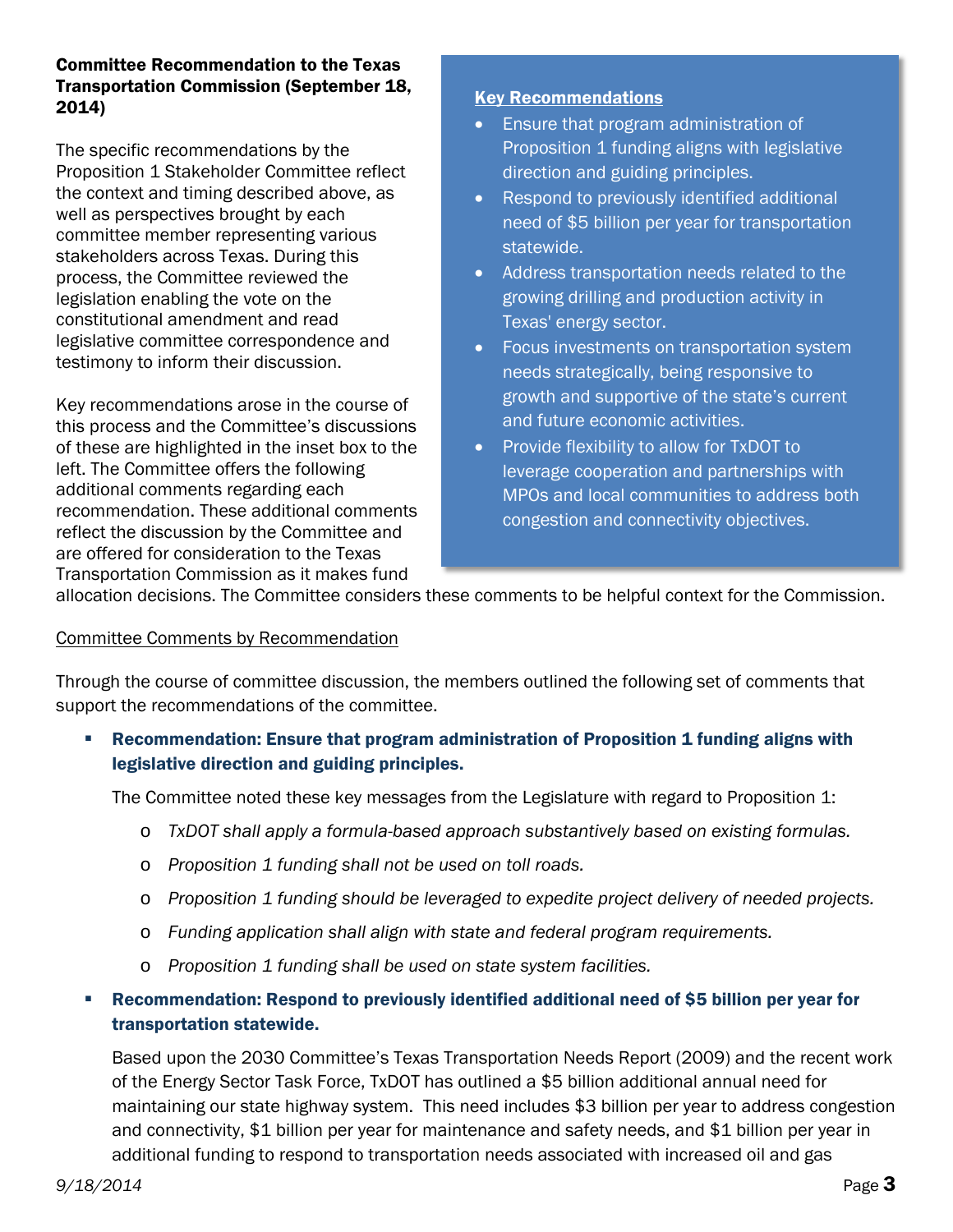production (energy sector). The Committee acknowledged that this statement of need represents a clear and appropriate template to consider in the distribution of potential funding under Proposition 1.

## Recommendation: Address transportation needs related to the growing drilling and production activity in Texas' energy sector.

The impact of energy sector activities is a priority for public safety reasons and to ensure that this sector of the economy that supports the Rainy Day Fund retains momentum. The Committee feels funding distribution should target where current activity and energy sector-related needs are most significant. The committee further recognizes that some safety and maintenance challenges need to be addressed in areas of where the energy sector was recently active. The Committee recognizes there are needs related to the energy sector on facilities not on the state highway system and many counties do not have sufficient resources to address these needs. Formula(s) applied for energy sector distribution should best account for current energy related activities that most impact the transportation system. The committee also observed that energy and maintenance projects are generally the type of project that can be advanced quickly and ensure that potential Proposition 1 funding is quickly implemented.

- *In selecting formulas, consider activities related to factors, such as for active wells and wells going into production, to adequately address energy-related transportation impacts.*
- *SB 1747 distribution may best account for energy production factors as compared to HB 1025; however, consideration should be given to the formula elements of HB 1025 that account for highway conditions.*
- *Distribution and use of funds should be related to factors such as activity associated with drilling, completion and production of oil and natural gas, along with impacts and condition of the state highway system.*

## Recommendation: Focus investments on transportation system needs strategically, being responsive to growth and supportive of the state's current and future economic activities.

Proposition 1 Funds should align with strategic plans of TxDOT and Metropolitan Planning Organizations to provide greater focus on transportation system development and create opportunities for statewide benefits beyond transportation including economic growth.

- *Statewide 2040 Long-Range Plan.*
- *Texas Freight Mobility Plan.*
- *Panama Canal Stakeholder Working Group Report.*
- *Metropolitan Transportation Plans.*
- *Other regional plans and corridor studies.*

Distribution and use of Proposition 1 funds should account for the dynamic of change.

- *Adopted formulas should include factors that adapt to change.*
- *State and regional plans should guide priorities for the use of Proposition 1 funds and ensure that the priorities account for changes in demographics and respond to projected growth in international trade and other economic activities.*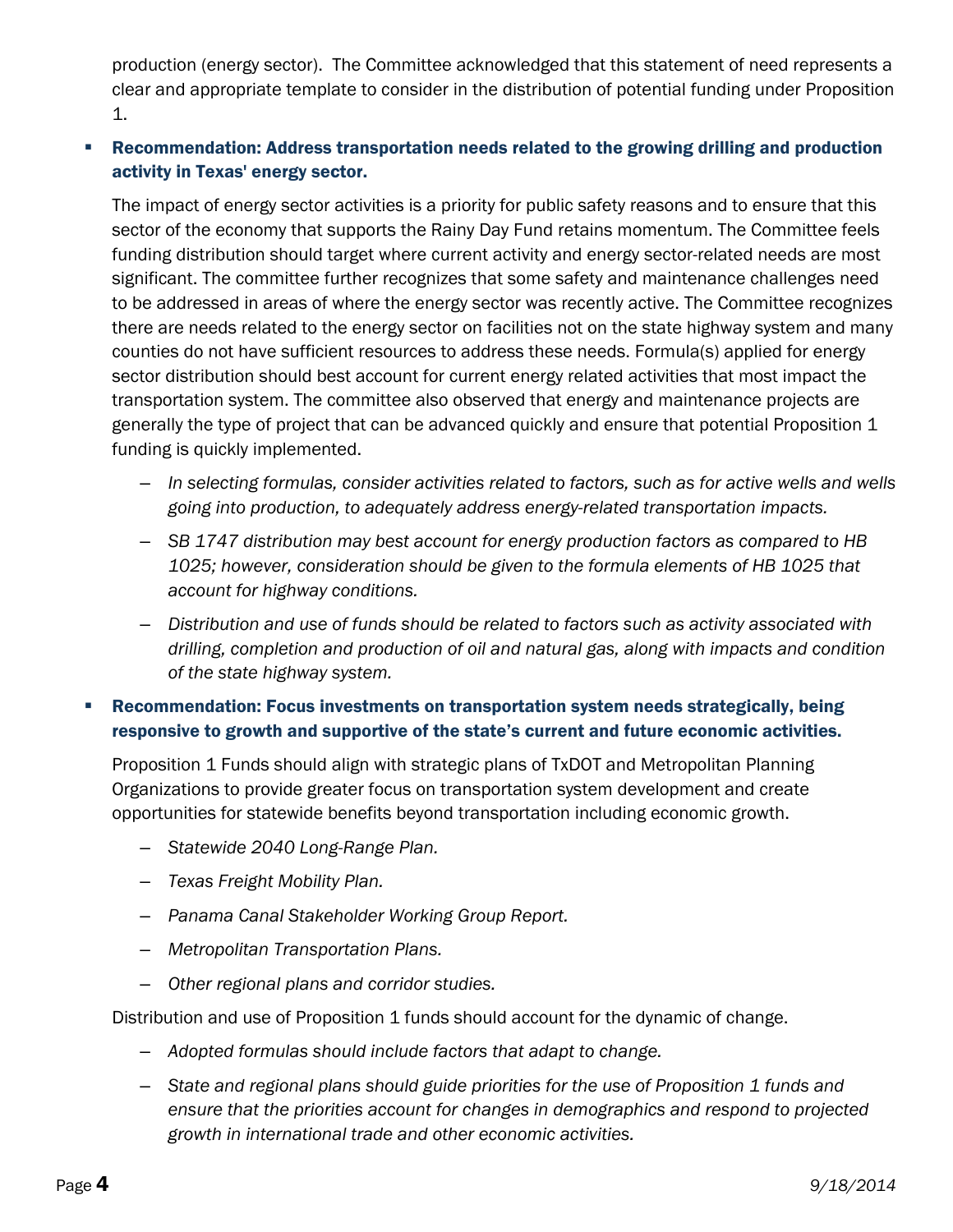## Recommendation: Provide flexibility to allow for TxDOT to leverage cooperation and partnerships with MPOs and local communities to address both congestion and connectivity objectives.

The distribution of Proposition 1 funds should consider multiple years of potential funding appropriations to allow for more effective system planning and partnerships across the state. Both congestion and connectivity funding should be strategic in focus and directed toward major projects of regional significance.

- *TxDOT Districts and MPOs should work with local stakeholders to identify top strategic priorities that enhance economic opportunity and freight movement.*
- *Funding and distribution should have enough flexibility to accommodate funding high priority connectivity corridors.*
- *Commission should guide funding of locally selected strategic priorities based on project readiness and statewide priorities and encourage partnerships with MPOs.*
- *To facilitate project delivery, funds can be exchanged between TxDOT districts and MPOs on an annual basis.*
- *To align with local and statewide Transportation Improvement Programs the Texas Transportation Commission should account for up to four years of Proposition 1 funding distribution to allow for planning and project development.*

Distribution of funds between congestion and connectivity should provide regional benefits and balance urban and rural needs to ensure public and legislative support. Consideration should be given to various factors in considering the distribution of congestion and connectivity funding, including but not limited to:

- *Population.*
- *State Highway System Lane Miles.*
- *State Highway System Vehicle Miles of Travel.*
- *State Highway System Truck Miles of Travel.*

Connectivity funding should be weighted toward system-approach goals and priorities and include the funding of existing and new corridors. The Committee notes that Category 4 provides a useful template for the administration and distribution of connectivity and other potential programs allocated under Proposition 1.

- *Principles outlined under Category 4 – Statewide Connectivity Corridor Projects of TxDOT's Unified Transportation Plan provide a preferred set of principles for fund distribution and project selection.*
- *All of the selected projects should meet a standard of "strategic system improvement" and that funds be put to work immediately.*
- *Future Proposition 1 funding distributions may be directed to new corridors that align with adopted State and Metropolitan Transportation Plans. The Commission should include new strategic corridors to be funded under Proposition 1 on the state highway system.*